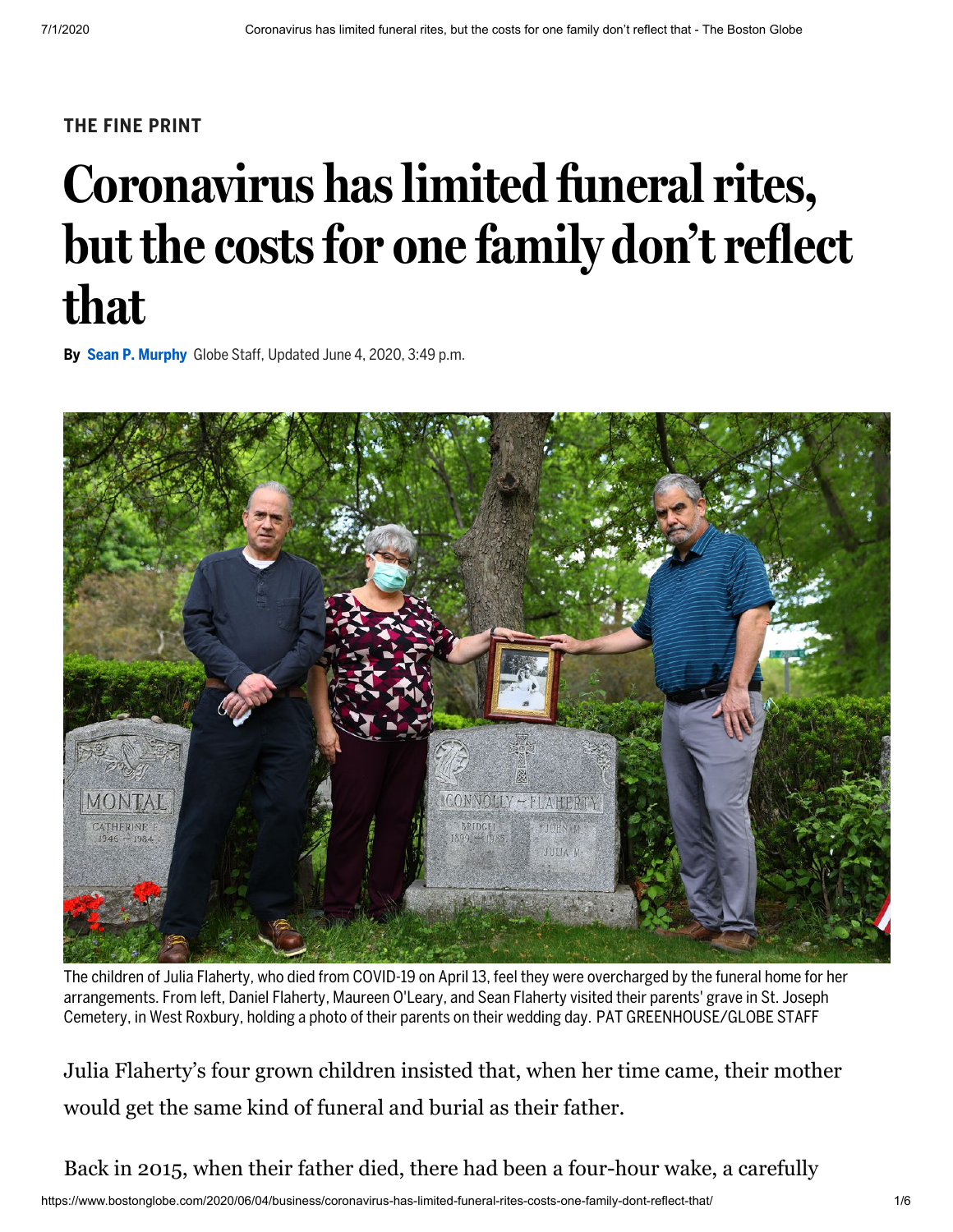choreographed church funeral, and burial at St. Joseph's in West Roxbury. The cost was

about \$15,000.

Last summer, when Julia's health began to deteriorate, her children hired the same funeral home and paid it \$15,000 in advance for their mother's funeral and burial.

But when Julia Flaherty, 87, died in April, the COVID-19 pandemic was in full force and wakes and church services for more than 10 people were banned under a statewide emergency order designed to slow the spread of the virus.

So, Julia's farewell consisted of a sparsely attended "viewing" at the funeral home the morning of the burial, followed by a family-only graveside service that lasted less than 10 minutes.

The Flahertys readily accepted the public health need to scale back their mother's funeral rites. But when it was all over, they expected a significant refund from the funeral home, Lehman, Reen, & McNamara of Brighton.

"We think there were so many things we paid for that we didn't use," said Maureen O'Leary, one of the children.

The Flahertys came to me after Lehman, Reen, & McNamara offered a refund of about  $$1,500 - 10$  percent — when it seemed to them they got less than half of what was provided when their father died.

But funeral director John Reen said it doesn't work that way. While it is true the services the funeral home provided were used by only a few, the cost of putting them on was about the same, he said. To demand a larger refund, he said, would be like a newspaper subscriber calling for a partial refund because they don't read the sports section, he said.

But to me, that misses the point. Newspapers are not served up a la carte: when you buy one, you get news, opinion, sports, arts, and more all wrapped up together. The funeral industry is different. For decades, it has been under a strict mandate from the Federal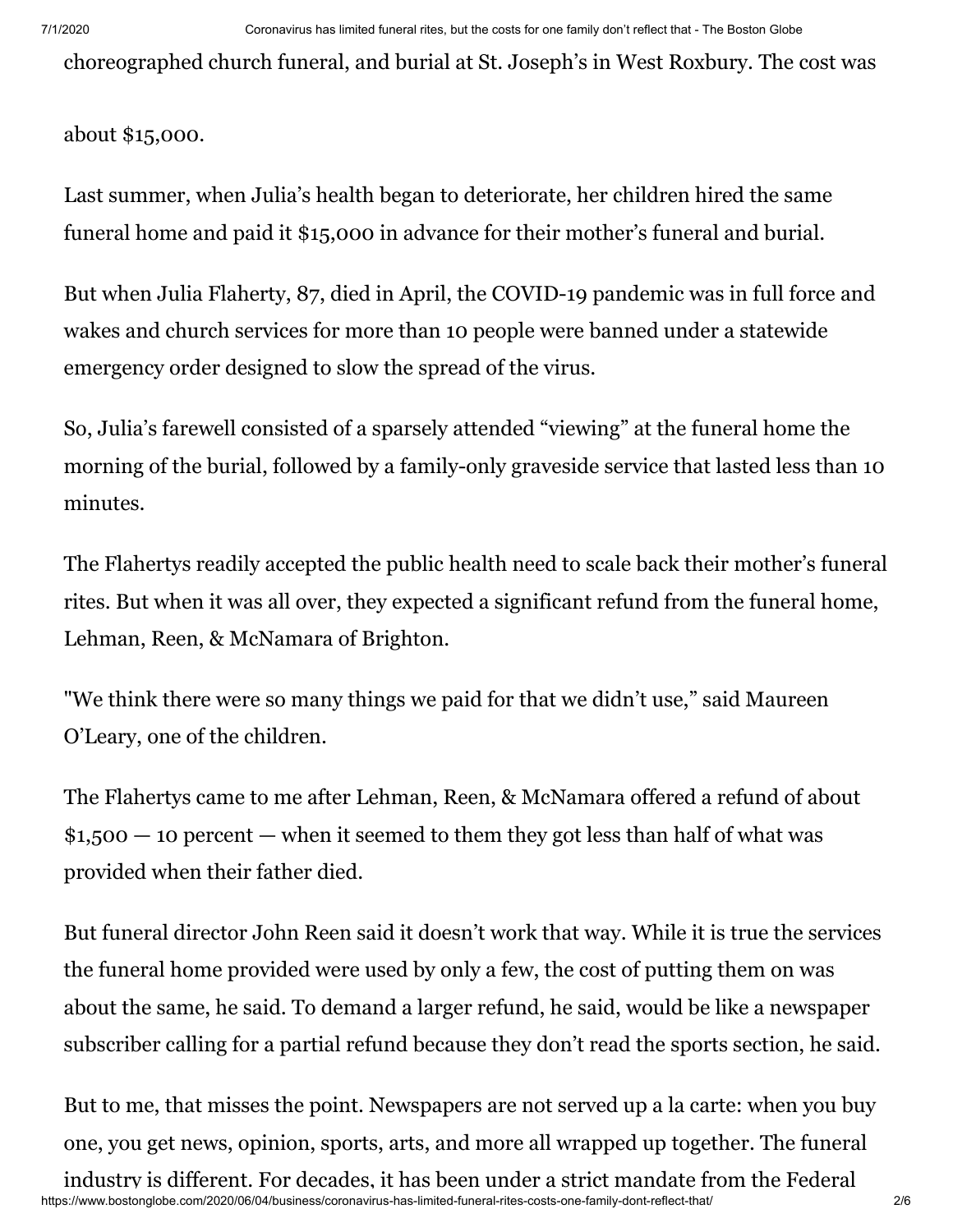Trade Commission to allow families to pick and choose what they want from an established price list.

The Flahertys told me that there wasn't much discussion with the funeral home of what they wanted or how much it would cost. They certainly did not receive the kind of detailed list that the FTC requires, which Reen later said was because "I believed [the family] was clear on all of our pricing and understood what was included," based on their father's funeral five years ago.

But clearly the circumstances were far different this time.

After the Flahertys complained about the cost, Reen sent them documents that in essence said that while they were getting a \$1,000 discount because there was no wake on the eve of the funeral, they were still being billed for a "package" that included "visiting hours and/or services in the funeral home." (The family saved another \$500 by not purchasing certain merchandise.)

Documents that Reen later sent to me showed an \$800 fee for "staff on the day of funeral/service," which apparently covered the "visiting hours and/or services in the funeral home." The funeral home also billed the family a basic services fee of \$2,550, which included setting up the funeral home for "the viewing."

The Flahertys question the funeral home's charge for use of its space for a "viewing" on the morning of the burial since only O'Leary, her husband, and their children attended.

Reen said charging for the viewing was appropriate. Whether one person or 100 attended, and whether it went on for one hour or four, really didn't matter, he said.

"We still incur certain fixed costs including opening and staffing the facility, cleaning and sanitizing the facility before the family arrives," he said.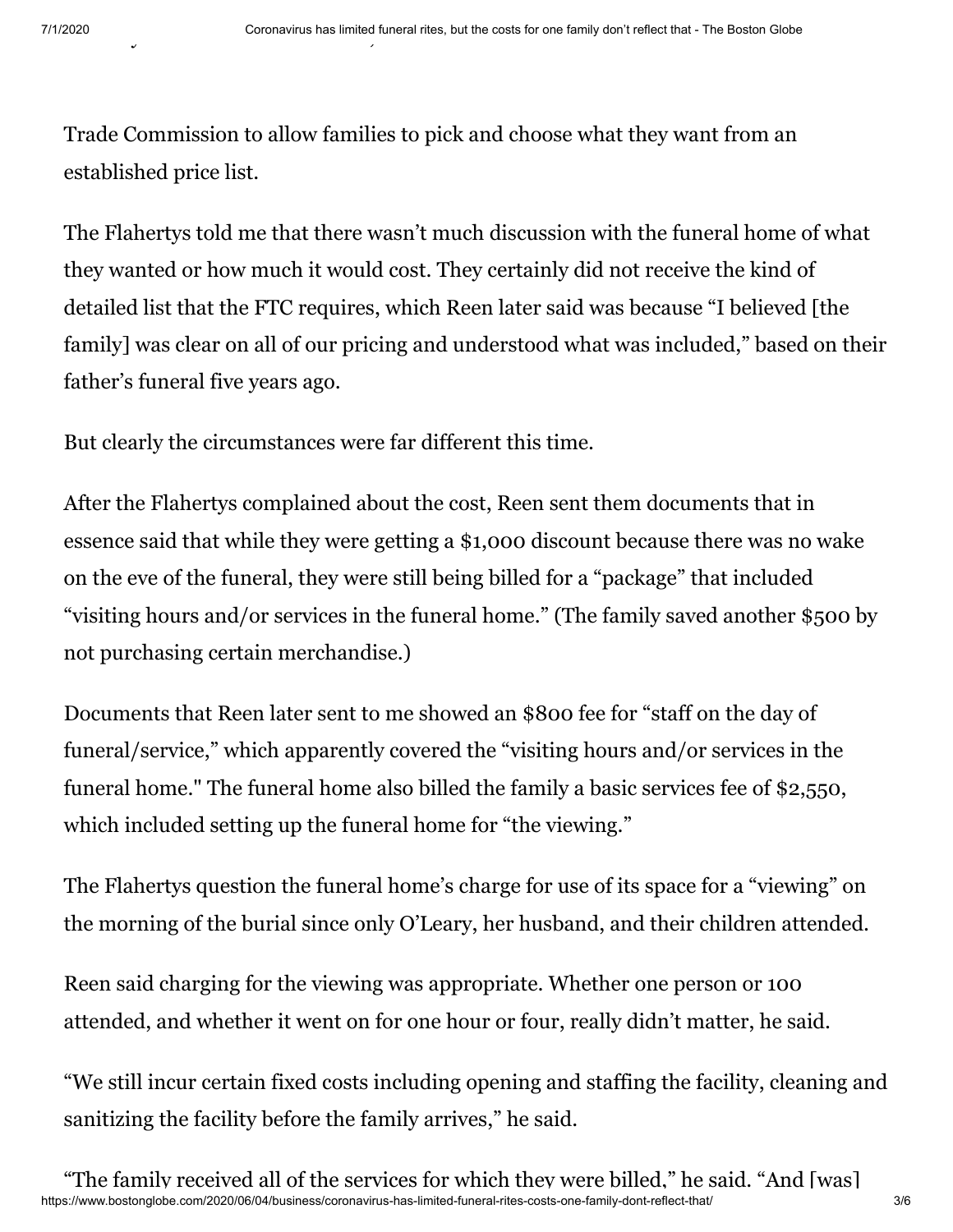appropriately credited for any services they did not receive."

O'Leary said it was important for her to view her mother's body before burial. So, two days after her mother's death on April 13, she asked about it and Lehman, Reen, & McNamara said the family was welcome to a viewing at the funeral home an hour before the body was scheduled to be taken to the cemetery.

O'Leary said she did not think about or ask about the cost.

Another sister was out of state and could not travel due to the coronavirus, one brother said his own health issues kept him away from the viewing for fear of infection, and the other brother said he never planned to attend.

Clarence R. Lyons, of the Lyons Funeral Home in Danvers and president of the Massachusetts Funeral Directors Association, said there have been "general reductions" in fees charged by funeral homes because services have been curtailed during the pandemic.

But two expenses — for embalming and other preparation of the body and for basic "behind the scenes" services like coordinating with the cemetery — remain about the same, he said.

All this is happening at a time of extremely high demand on funeral directors due to the lethal nature of the coronavirus (Julia Flaherty was deemed a probable victim of COVID-19). But it also comes when funeral homes are experiencing increasing financial stress due to a trend begun long before the pandemic of consumers choosing less expensive cremations or scaled-back services.

The morning she saw her mother for the last time, O'Leary said she bowed her head and said prayers as her mother lay in an open casket. She said two representatives of the funeral home were there, but no one else.

"It looked empty," she said. "Not your typical Irish wake."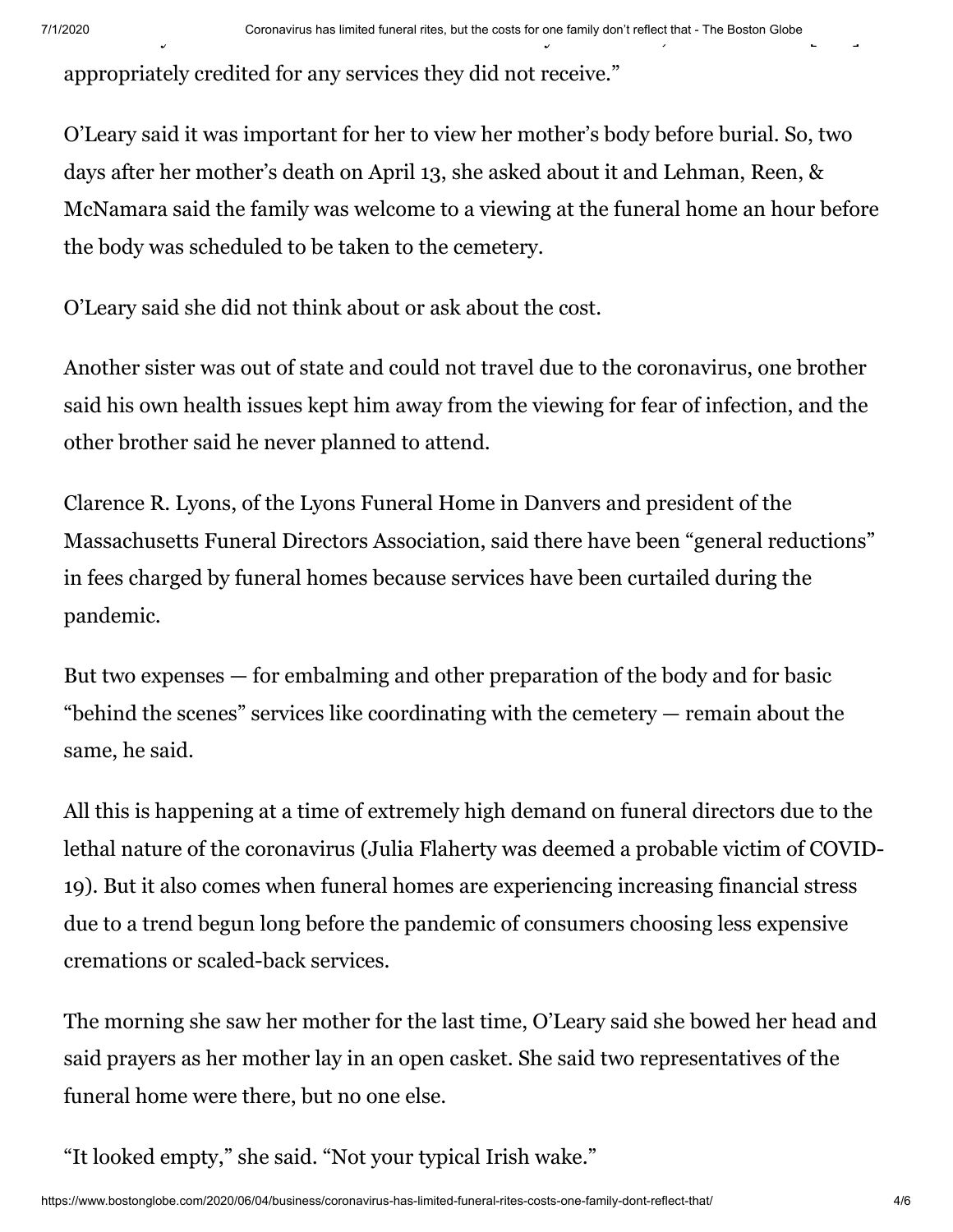\* \* \*

Darlene Lamusta lost the love of her life last year when her husband, Mark, died within months of being diagnosed with amyotrophic lateral sclerosis, as I wrote in a [column](https://www.bostonglobe.com/business/2020/01/12/paperwork-glitch-cuts-widow-pension-payment-nearly-half/A2SHZg2MsGDEsZ0vo3TjkI/story.html?p1=Article_Inline_Text_Link) in January. Her devastating loss was then compounded by the machinists union, which wrongly cut \$400 a month from the survivors pension Darlene qualified for.

Mark Lamusta, 61, had worked for decades handling baggage at Logan Airport to get that pension. And it was the union's own missed paperwork deadline that was to blame for the lower pension amount.

If the decision stood, Darlene would lose more than \$120,000 over 25 years (assuming she lived to age 86). But Darlene refused to give up, and eventually wound up at the Pension Action Center at the University of Massachusetts Boston, a free legal clinic to help people find and get pension benefits they are owed.

The UMass clinic tipped me off about the shameful way Darlene was being treated, and after her plight was publicized, the union reversed its earlier decision and began paying her the rightful amount (including retroactively).

\* \* \*

In a [column](https://www.bostonglobe.com/2020/05/10/business/why-pay-your-cable-company-regional-sports-fee-when-there-are-no-games/?p1=Article_Inline_Text_Link&p1=Article_Inline_Text_Link) last month, I wrote about cable companies continuing to charge subscribers almost \$9 a month for broadcasts of regional sports, even though there have been no broadcasts since early March, when professional sports leagues suspended their seasons due to the pandemic.

A couple of readers reported to me that they called Comcast to complain, and came away with refunds.

But many others wrote to me that they got nothing. So, to clarify, Comcast did not institute a policy of refunding regional sports fees (as it should have and may do soon). However, some of its customer service reps have apparently taken it upon themselves to